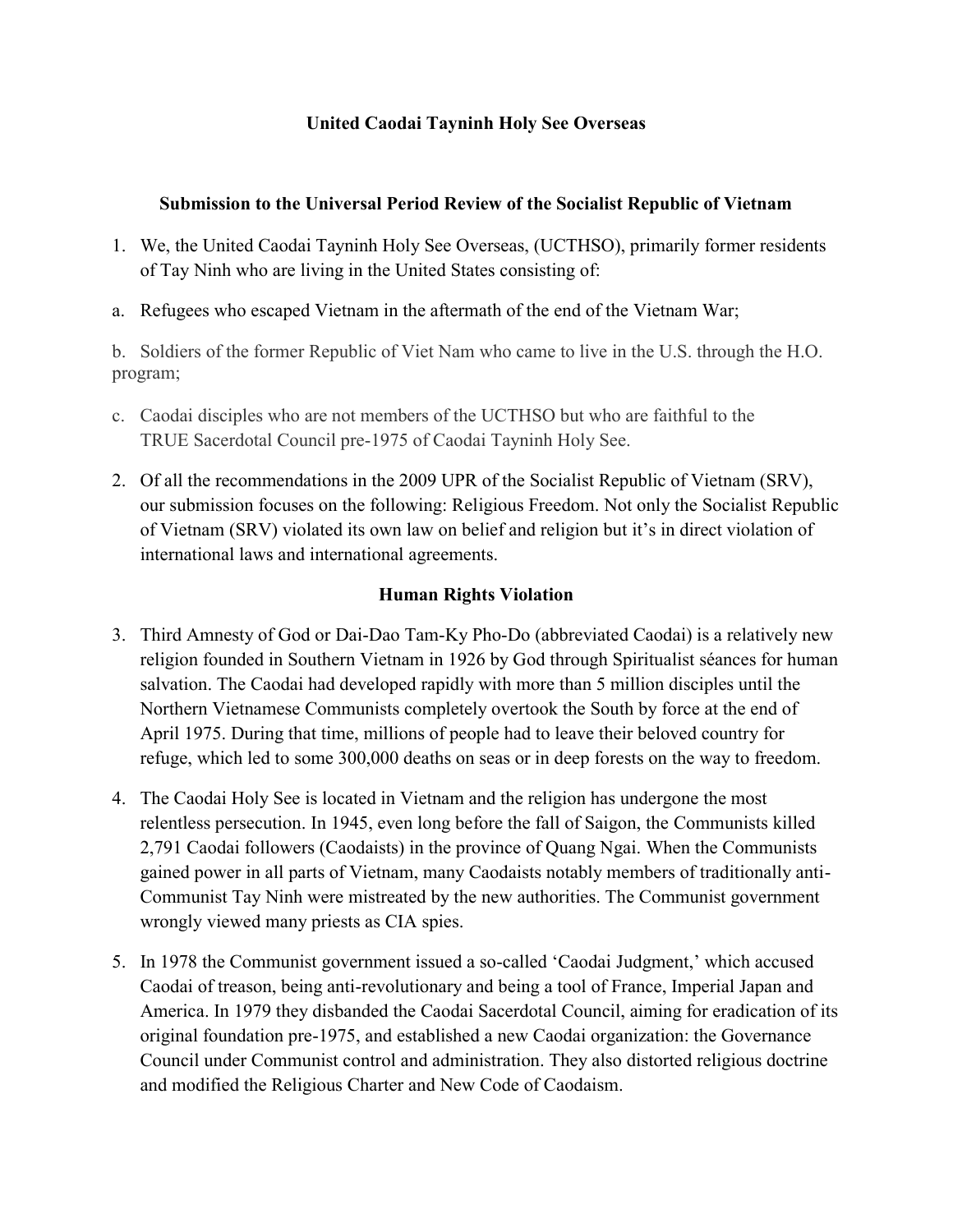- 6. Tran Quang Vinh, Ex-Archbishop, was arrested under false accusation and died in prison. Many dignitaries were also detained and sent to re-education camps to be brainwashed.
- 7. Caodaists were accused of treason and anti-revolutionary. Many high-ranking dignitaries, such as Acting Pope Le Van Trung (chief of the executive body) and Law Protector Hộ Pháp Pham Cong Tac (chief of the legislative body) were also charged with the above crimes. The accusation was groundless and they were not given rights to a fair trial. Furthermore, many of the accused were unable to defend themselves; hence the result in murderous deaths or being deceased in confinement.
- 8. The Communist regime also made up the "Caodai Judgment" on Sept. 20, 1978 to accuse Caodaism as a political organization under a form of religion, a tool of France, Japan and the United States. The Vietnamese Communist government has controlled and administered the Sacerdotal Council so as to excommunicate Caodai disciples who are faithful to the TRUE Sacerdotal Council pre-1975. Subdignitaries Hua Phi, Le Minh Chau, Le Ngoc Diep, and so on because they do not follow religious precepts imposed by the government-controlled Sacerdotal Council.
- 9. On March 1, 1979, the Communist regime forced high-ranking dignitaries including Religious Conservator Rev. Ho Tan Khoa to sign the Religious Edict Number 1 (Đạo Lịnh 01), which disbanded the Caodaist Sacerdotal Council and established the "Governance Council", an organ totally unknown in Caodaism Religious Charter, to oversee the Tay Ninh Holy See. According to the Edict, all Caodai organizations from central to local had to be dissolved. Forty two of Cao Dai Church's 46 religious properties were confiscated during that time period. The Communist regime declared spiritist séances as a superstition and officially prohibited the practice. Consequently, Caodai dignitaries appointed through Divine Power had to cease. By prohibiting spiritist séances, they undoubtedly intended to destroy Caodaism because Caodaism originally came from Spiritism.
- 10. By early 1983, the highest-ranking dignitary of the Tay Ninh Holy See, Rev. Ho Tan Khoa (Religious Conservator), was accused of a political plot to overthrow the Communist regime. The regime's objective was to undermine his leadership; hence, he was put under house arrest in the Giáo Tông Đuờng until his death. In 1984 his son, Mr. Ho Thai Bạch, was also accused of treason and was executed.
- 11. On June 16, 1999 the Governmental Religious Committee issued Circular 02/TT-CP to regulate all activities of the Caodai Sacerdotal Council. The Circular stated that all schools for training dignitaries must receive permission from the Prime Minister and all positions of the dignitaries from the lowest (Student Priest) to the highest (the Pope and Law Protector).
- 12. On Feb 1, 2011 over 100 Caodai adepts from many parts of Vietnam came to the Tayninh Holy See for the ceremony of God and prayed peacefully outside the Great Temple for the pre-1975 Caodai Sacerdotal Council soon to restore its sovereignty. The Governance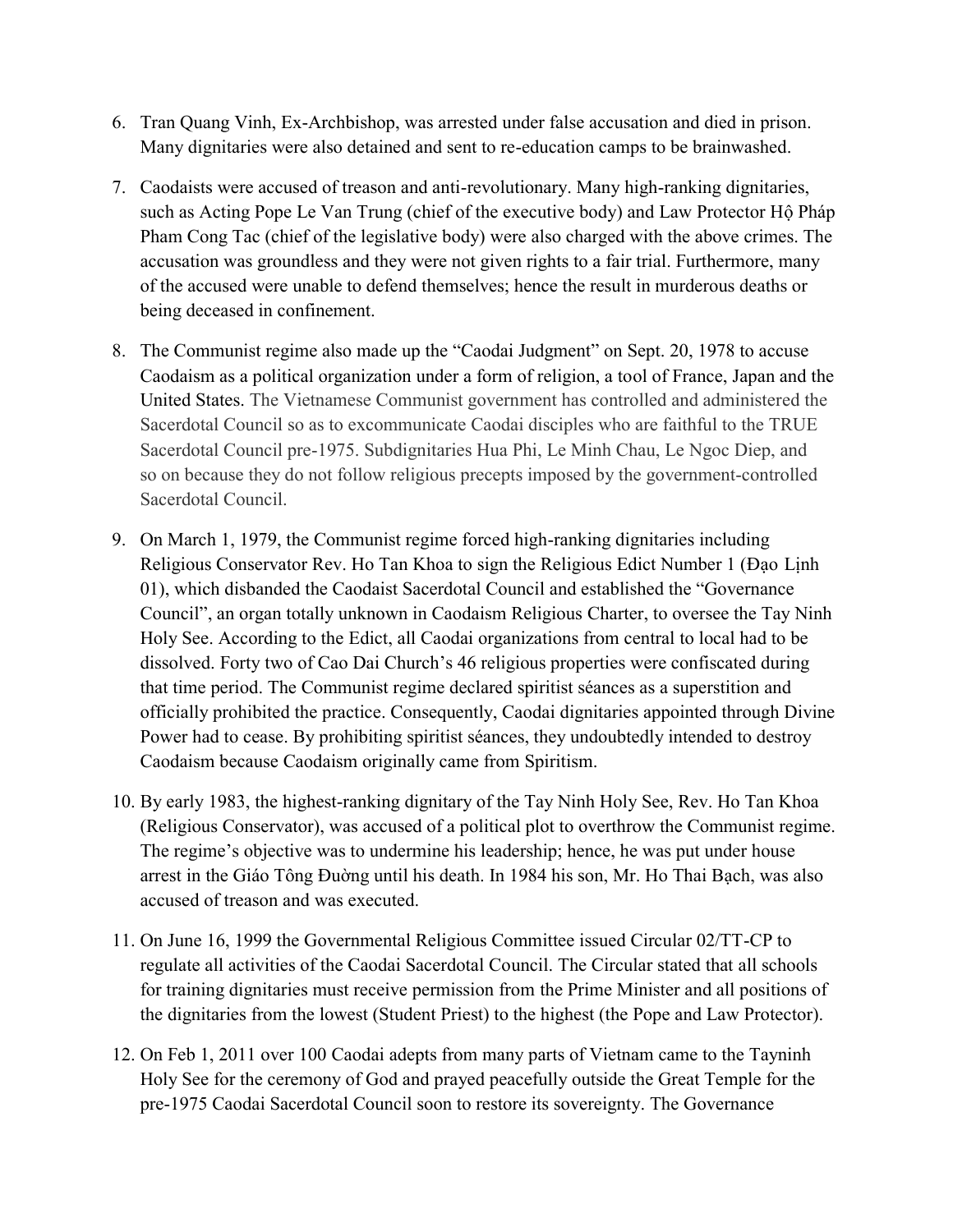Council's security, with the support of the authorities, thugs and police wearing civilian clothing,relentlessly beat many of these followers. Sub-dignitary Hua Phi was heavily injured and was taken to the hospital in Tayninh and then transported to Saigon. He is the chief of the Representative Committee of the Popular Bloc (Ban Dai Dien Khoi Nhon Sanh), which is the independent religious organization of Caodai, not approved by the authorities. Its leaders such as Sub-dignitaries Hua Phi, Le Kim Lan, Nguyen Thi Bach Phung and its members are subject to harassment and persecution.

- 13. An Ninh Tay Temple, located in An Ninh Tay village, Duc Hoa district, Long An Province has been suppressed many times because they followed religious precepts of the true Sacerdotal Council pre-1975. On March 16 and Oct. 19 of 2011 the government-controlled Sacerdotal Council came and tried to take over the Temple. On March 16, 2013 Police came to take picture and film disciples who entered into the Temple.
- 14. On Sept. 16, 2012 the authorities and police of My Phong village, Phu My district and Binh Dinh province brought thugs accompanying the Governance Council's group to attack Phu My Temple and caused injuries to six faithful disciples. Sub-dignitary Nguyen Cong Tru was heavily injured. Temples, dignitaries and followers of Caodai religion who disobeyed the Governance Council and practice the Religious Charter and the New Code of the Sacerdotal Council founded in 1926 by God were punished and will be certainly subjected to future chastisements.
- 15. On Oct. 18, 2012, the Governance Council of the Caodai Tay Ninh was ordered by the Communist authorities to organize the so-called "Popular Council Congress," which is contrary to the Caodaist Charter. The aim of this congress is to train dignitaries and followers to become cadres to co-opt the Caodaist faithful and promote Communist propaganda. According to the Representative Committee of the Popular Block, more than 5,000 followers who came to participate in the congress received money from local authorities. Many highranking officials such as Mr. Pham Dung, vice interior minister, also came to congratulate and gave 50,000,000 Vietnamese money to the Governance Council, while World Report 2012 – Human Rights Watch on Vietnam said, "Local police continue to prohibit unsanctioned Buddhist Hoa Hao groups from commemorating the anniversary of the death of Hoa Hao Founder Huynh Phu So."
- 16. On May 29, 2013 the dignitaries of five religions, including the genuine representatives of Caodaism, held a meeting at the office of the Catholic Redemptorist Order in Saigon to discuss interfaith collaboration. The police obstructed this event by:
	- 1. sending a plain-clothed police officer into the church to get news and cause public disorder;
	- 2. sending police force to surround the Lien Tri Pagoda to prevent Rev. Thich Khong Tanh from coming to the meeting;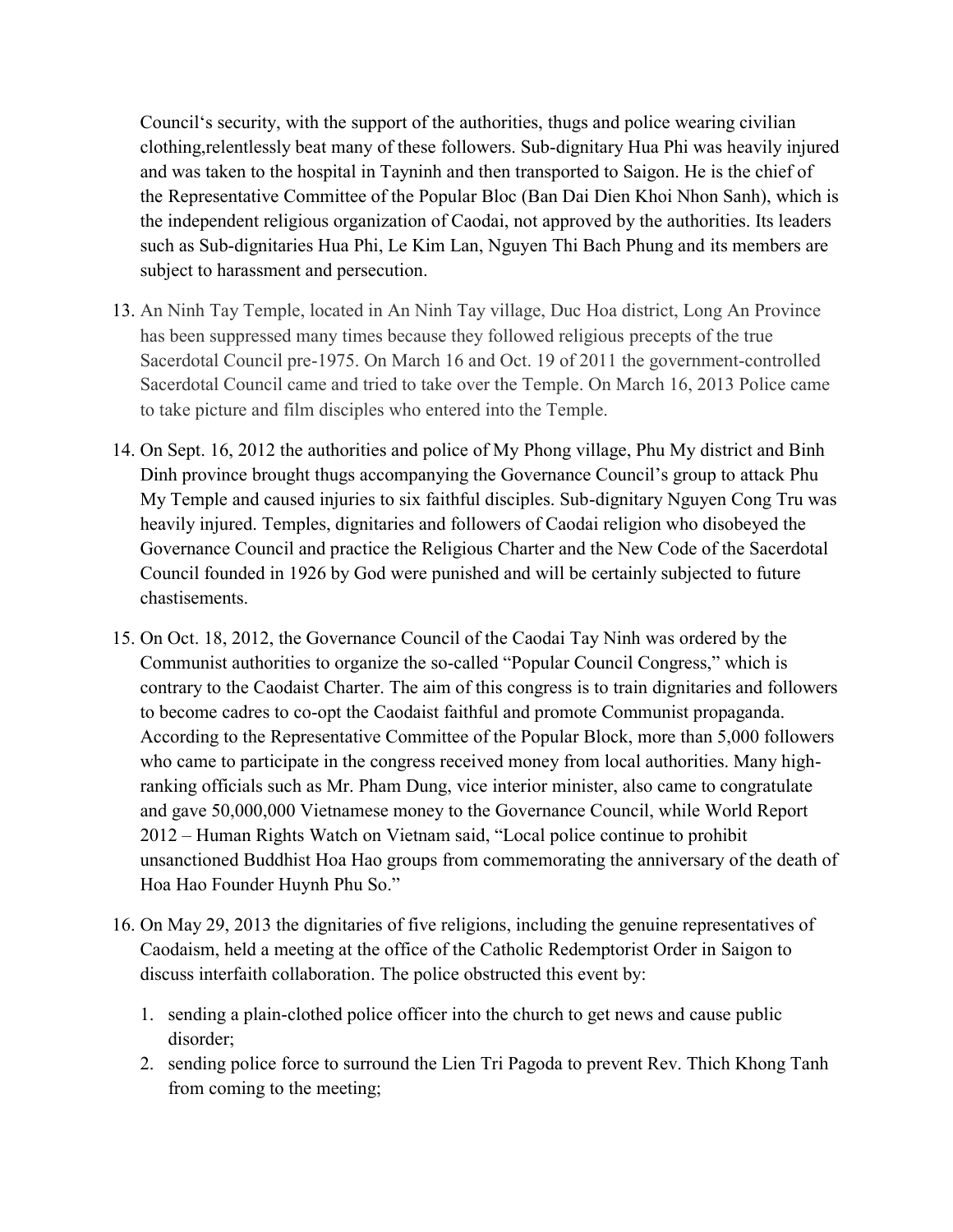- 3. coming to Pastor Nguyen Hoang Hoa's house and forced his wife to call him to return home.
- 17. The Vietnamese Communist Party presently sends its agents to infiltrate the Caodai groups overseas, w especially in the United States of America. This tactics employed by agents of the Communist regime operating overseas has caused internal division within Caodai organizations overseas.
- 18. Today the Caodai religion is being co-opted because the Vietnamese Communist Party controls all Caodaist activities from central to local levels. The Charter of 1997, 2007 and 2012 concocted by the Communist regime consolidates its grips on the Caodai religion. Step by step the authority has changed Caodaism into an instrument for Communist propaganda. The Governance Council, created by the government, recently had its name changed to Sacerdotal Council of Caodai Tayninh Holy See. This change simulates the restoration of the sovereignty for the original Sacerdotal Council pre-1975 and the existence of religious freedom in Vietnam. However, this is just a puppet Sacerdotal Council set up by the Vietnamese Communist Party in which the government has selected its dignitaries. The communist party has used these dignitaries as a screen to co-opt followers and the international community. And it has also expanded its activities abroad by sending its agents to infiltrate the overseas Caodai communities.

## **Recommendations**

- 19. We, the United Caodai Tayninh Holy See Overseas, are concerned about Caodai, the religion of God, as well as other religions, which have endured countless sufferings under the Vietnamese communist regime. We respectfully propose the government of the UN Human Rights Council:
	- 1. to intervene with the Vietnamese government to return the Tayninh Holy See, which the communist party has to the original self-administered Sacerdotal Council;
	- 2. to ensure that the Communist government truly respect freedom of religion and faith and is not allowed to install party members to control religions in Vietnam, including Caodai.
	- 3. to ensure that the Fatherland Front and government agencies no longer harass, use secret police, and thugs to assault and expel genuine dignitaries, sub-dignitaries and followers for appropriating temples, Mother-God temples, and religious properties.
	- 4. to ensure that Caodaist followers be free to produce religious books and to promote materials and documents of the Sacerdotal Council pre-1975.
	- 5. to ensure that the Communist government orders all of its infiltrating agents leave the Tay Ninh Holy See.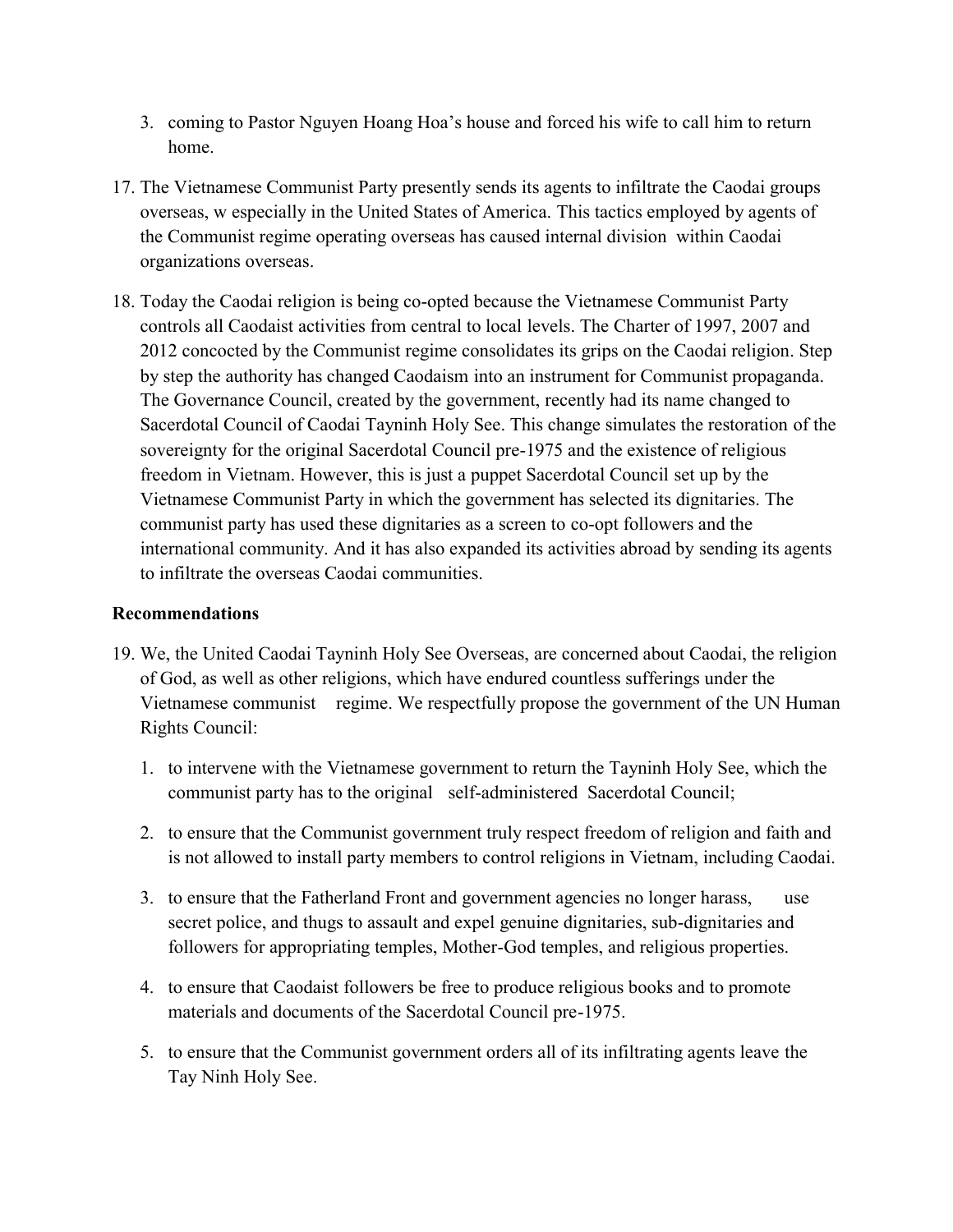Thank you for your attention and God bless America.

Respectfully yours,

Mountain View Temple, Dallas, TX , U.S.A.

On behalf of The United Caodai Tayninh Holy See Overseas

5535 Ledbetter West Drive

Dallas, TX 75236

972-780-4706

Humphule

hul

Busing

PTS.Trần-Viết-Hùng CTS.Lê-Phú-Hữu CTS.Phan-Văn-Hồ C.CTS.Bùi-Văn-Y

(Montréal, Canada) (Texas, USA) (South California, USA) (Louisana, USA)

General Secretary Internal Committee External Committee Supervisory Commitee

Jul

 $M_{1}M_{2}R_{1}D_{2}$ 

CTS.Trần-Quang-Linh PTS.Võ-Thái-Hiền CTS.Bùi-Văn-Quan (South California, USA) (Atlanta, USA) (Texas, USA) Catechetical Committee Communication Committee Treasury Committee

Whart

TS.Lê-Minh-Đạo **ĐH. Sinh-Cẩm-Minh CTS.Nguyễn-Văn-** Phé (Texas, USA) (Tennessee, USA) (Paris, France)

- luan

Communication Committee Economic and Finance Committee Economic and Finance Committee